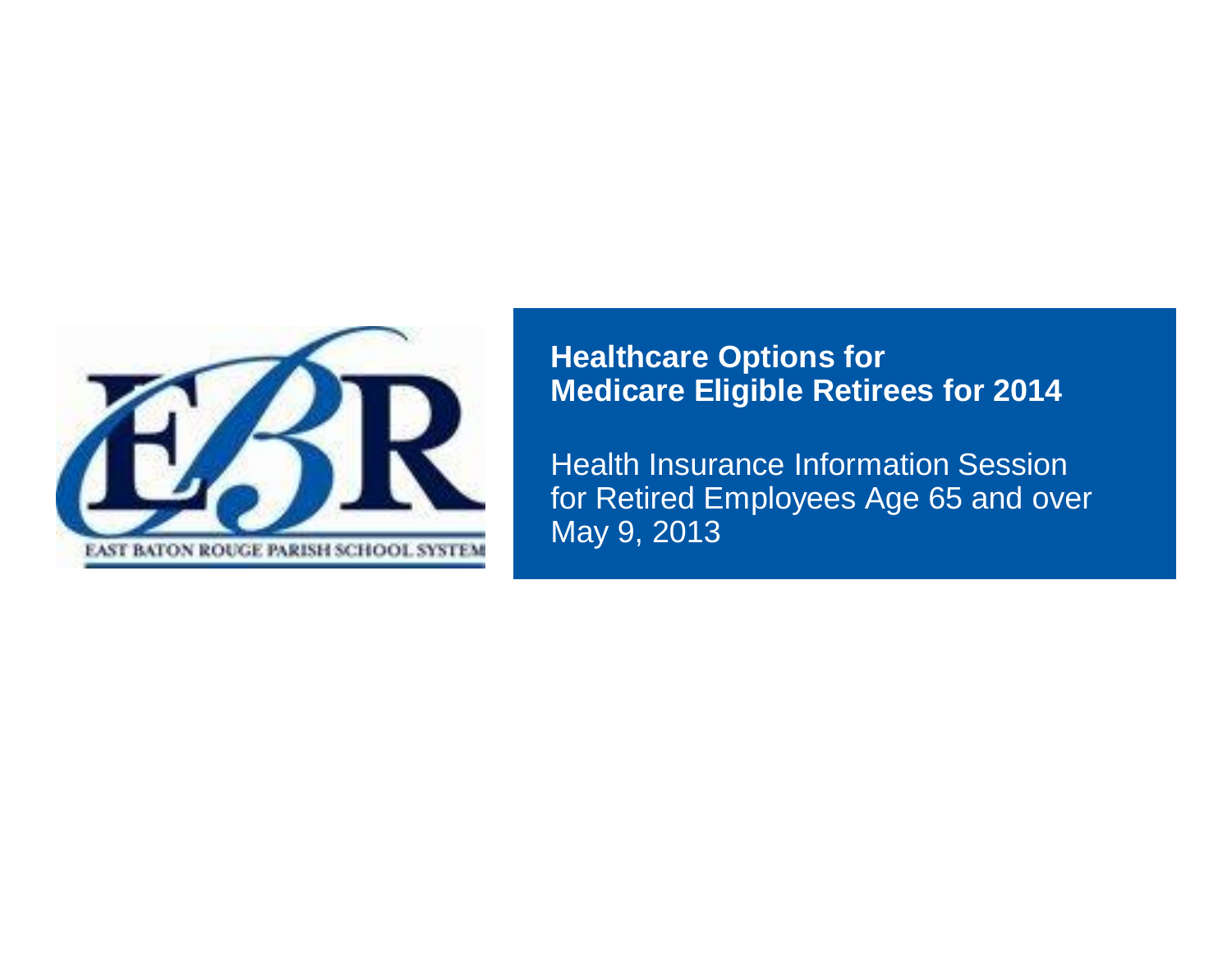## **GOALS FOR TODAY!**

- •Recommendation to move forward with offering a Medicare Advantage as a Full Replacement or as a "Slice" Option
- •Recommendation to move forward with offering a copay or non-copay Medicare Advantage Plan
- •Recommendation on what additional information is needed, if any, to make a decision on which Medicare Advantage carrier to move forward with for 2014: United Healthcare or Humana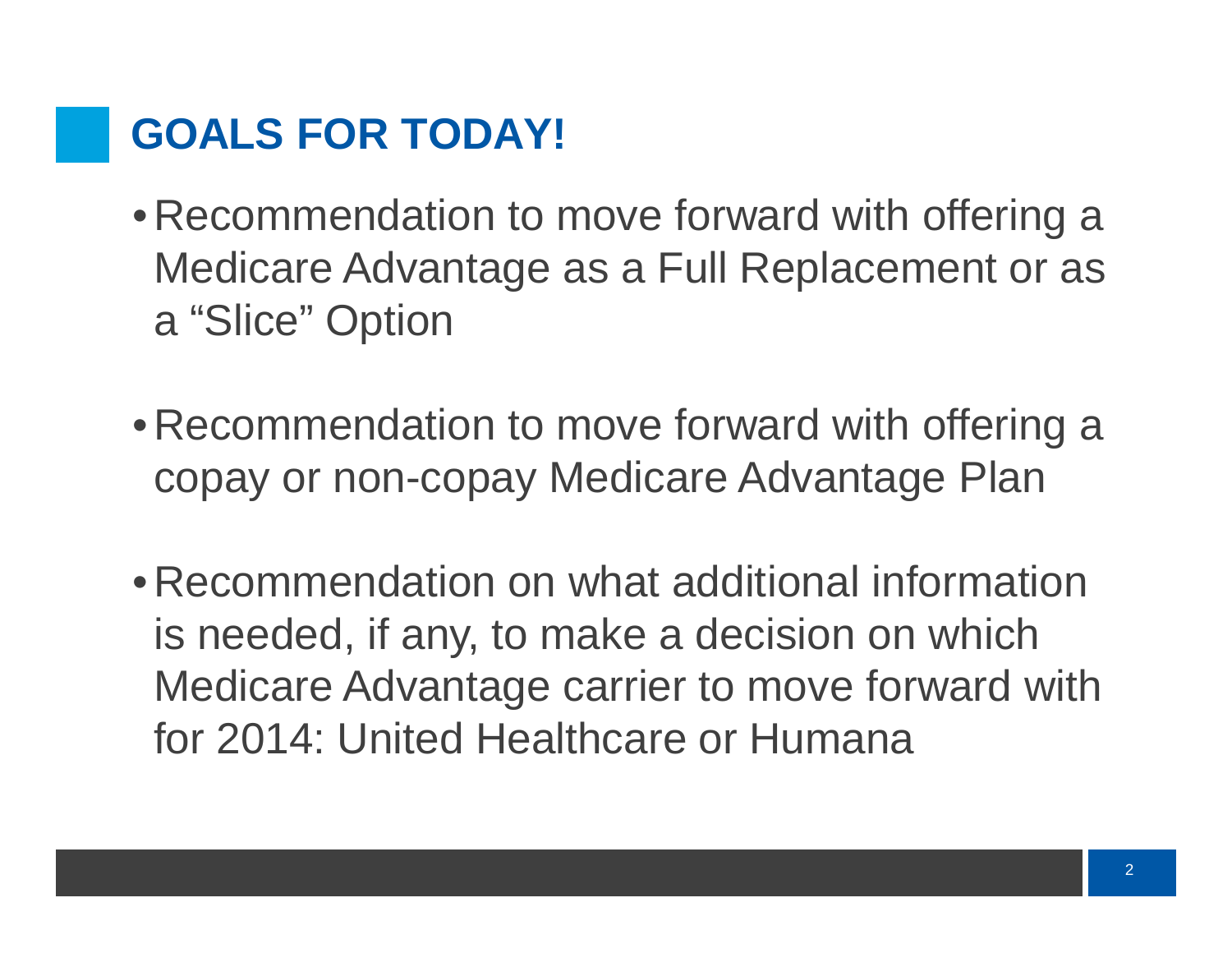

## **Scenario 1: 2014 Medicare Advantage Full-Replacement**

**Assumes Full Replacement- All Medicare A&B Retiree Members on Medicare Advantage Plan**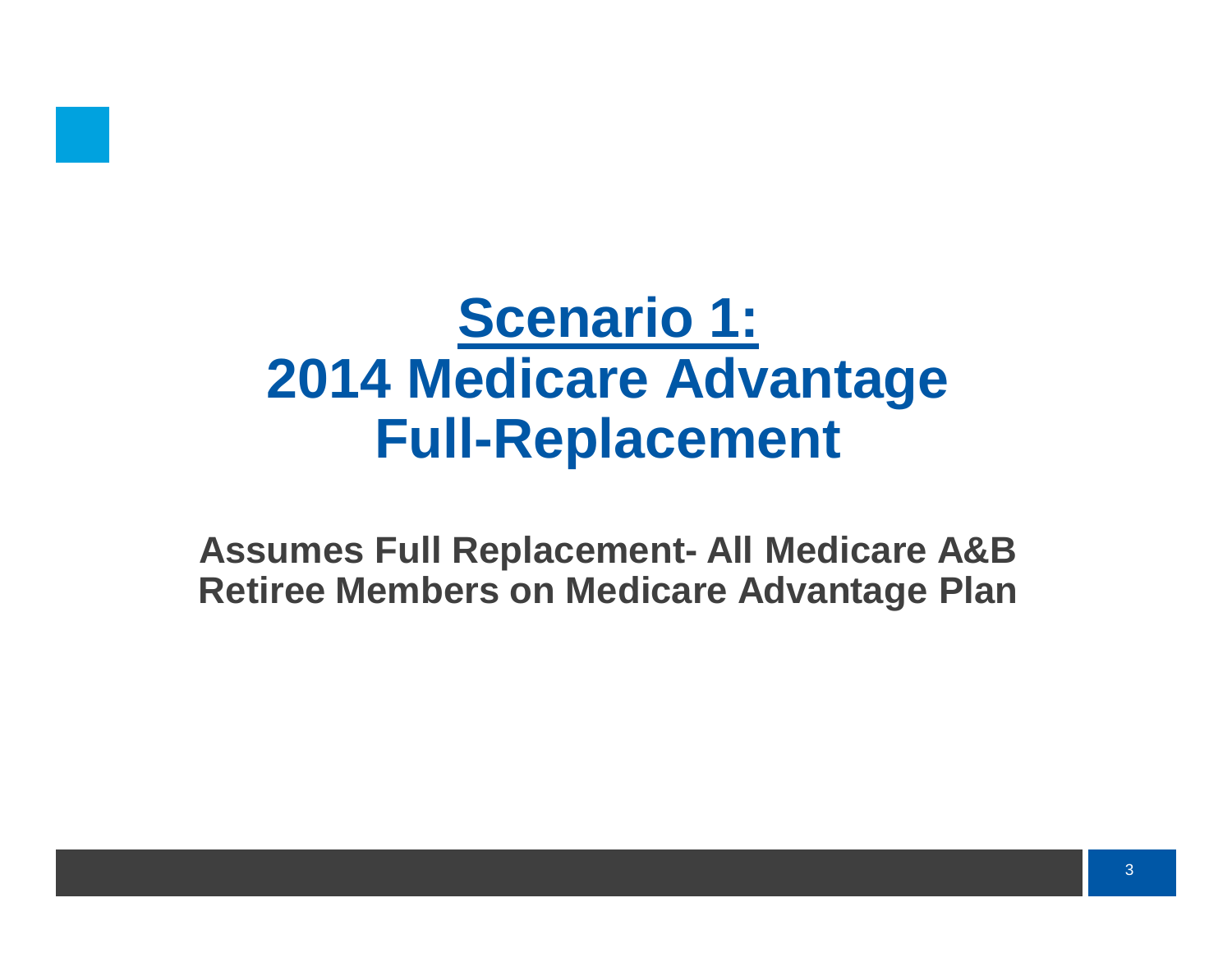### **Medicare Eligible Retiree: 2014 Proposed Rates- Current Plan**

|                    |                         | EЕ<br><b>Contribution Contribution</b> | <b>ER</b> | <b>Total Premium</b> |
|--------------------|-------------------------|----------------------------------------|-----------|----------------------|
|                    | <b>Retiree Only</b>     | \$204.23                               | \$355.00  | \$559.23             |
| <b>Buy-Up Plan</b> | <b>Retiree + Spouse</b> | \$447.89                               | \$564.00  | \$1,011.89           |
|                    |                         |                                        |           |                      |
|                    |                         | EE                                     | <b>ER</b> |                      |
|                    |                         | <b>Contribution Contribution</b>       |           | <b>Total Premium</b> |

| <b>Core Plan</b> | <b>Retiree Only</b>     | \$130.25 | \$355,00 | \$485.25 |
|------------------|-------------------------|----------|----------|----------|
|                  | <b>Retiree + Spouse</b> | \$318.74 | \$564.00 | \$882.74 |

### **Medicare Eligible Retiree: 2014 Proposed Rate- Medicare Advantage Quotes**

|                   |                         | EE<br><b>Contribution Contribution</b> | <b>ER</b> | <b>Total Premium</b> |
|-------------------|-------------------------|----------------------------------------|-----------|----------------------|
| <b>Option 1:</b>  | <b>Retiree Only</b>     | \$43.18                                | \$129.53  | \$172.71             |
| <b>United</b>     | <b>Retiree + Spouse</b> | \$86.36                                | \$259.07  | \$345.42             |
| <b>Healthcare</b> |                         | EE<br><b>Contribution Contribution</b> | <b>ER</b> | <b>Total Premium</b> |
| <b>Option 2:</b>  | <b>Retiree Only</b>     | \$103.43                               | \$197.33  | \$300.76             |
| <b>Humana</b>     | <b>Retiree +Spouse</b>  | \$206.86                               | \$394.66  | \$601.52             |

NOTE: UHC requires a minimum of 75% contribution by the employer

NOTE: Humana requires a PPO contribution by the employer equivalent to the HMO rate. Humana also provided an HMO option that was 34% less expensive

NOTE: Quotes above assume only one carrier offered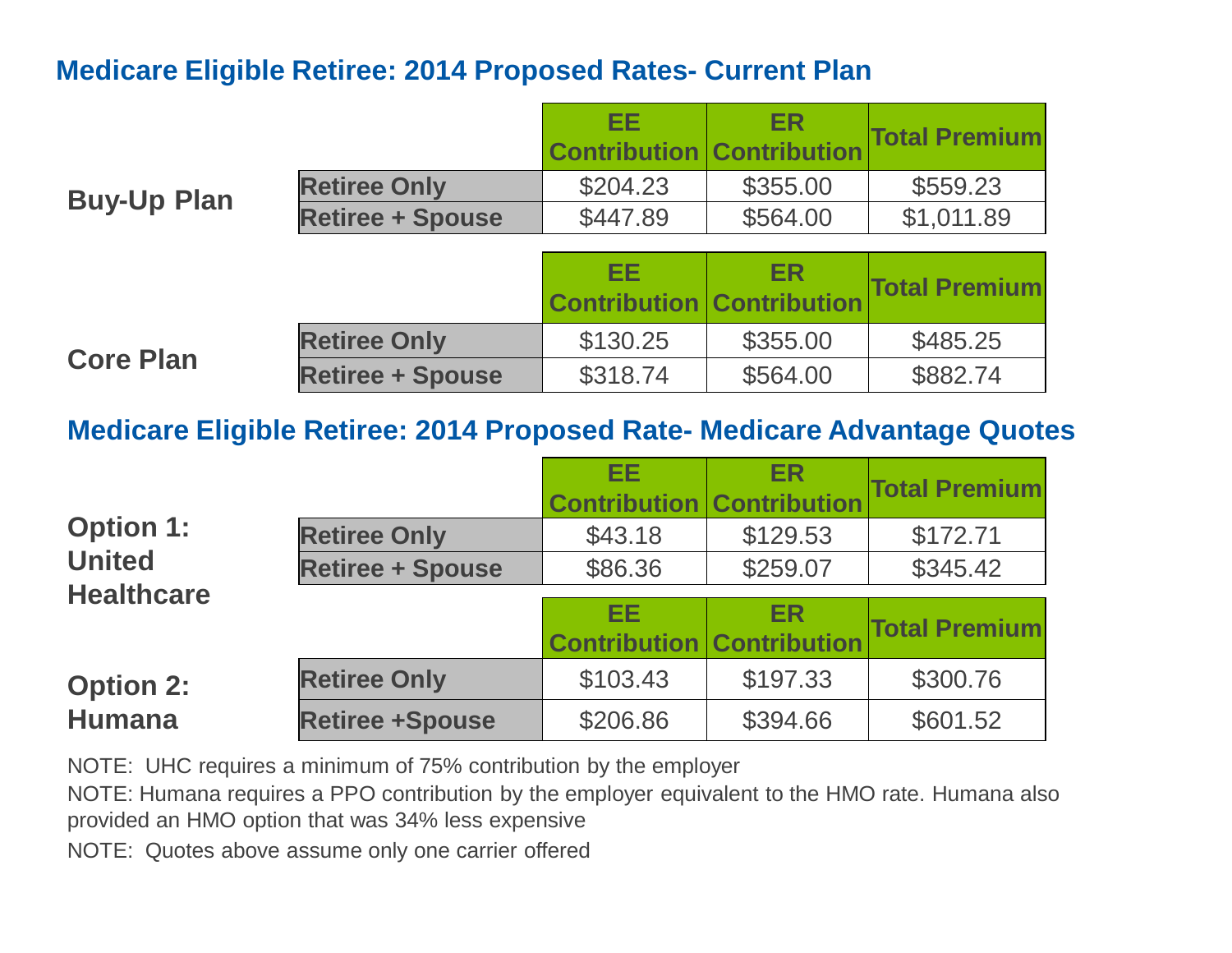## **2014 Medicare Advantage Savings Summary**

|                            | <b>Status Quo</b> | <b>Medicare</b><br><b>Advantage</b><br><b>Option 1</b><br><b>UHC</b> | <b>Medicare</b><br><b>Advantage</b><br><b>Option 2</b><br><b>Humana</b> |
|----------------------------|-------------------|----------------------------------------------------------------------|-------------------------------------------------------------------------|
| <b>Budget</b>              | \$20,494,150      | \$7,380,244                                                          | \$12,852,076                                                            |
| <b>Employer Cost Share</b> | \$13,987,176      | \$5,535,183                                                          | \$8,432,306                                                             |
| <b>Retiree Cost Share</b>  | \$6,506,974       | \$1,845,061                                                          | \$4,419,771                                                             |

NOTE: Medicare Advantage options include employee benefit plan designs that are similar but not exactly the same as EBRPSS active population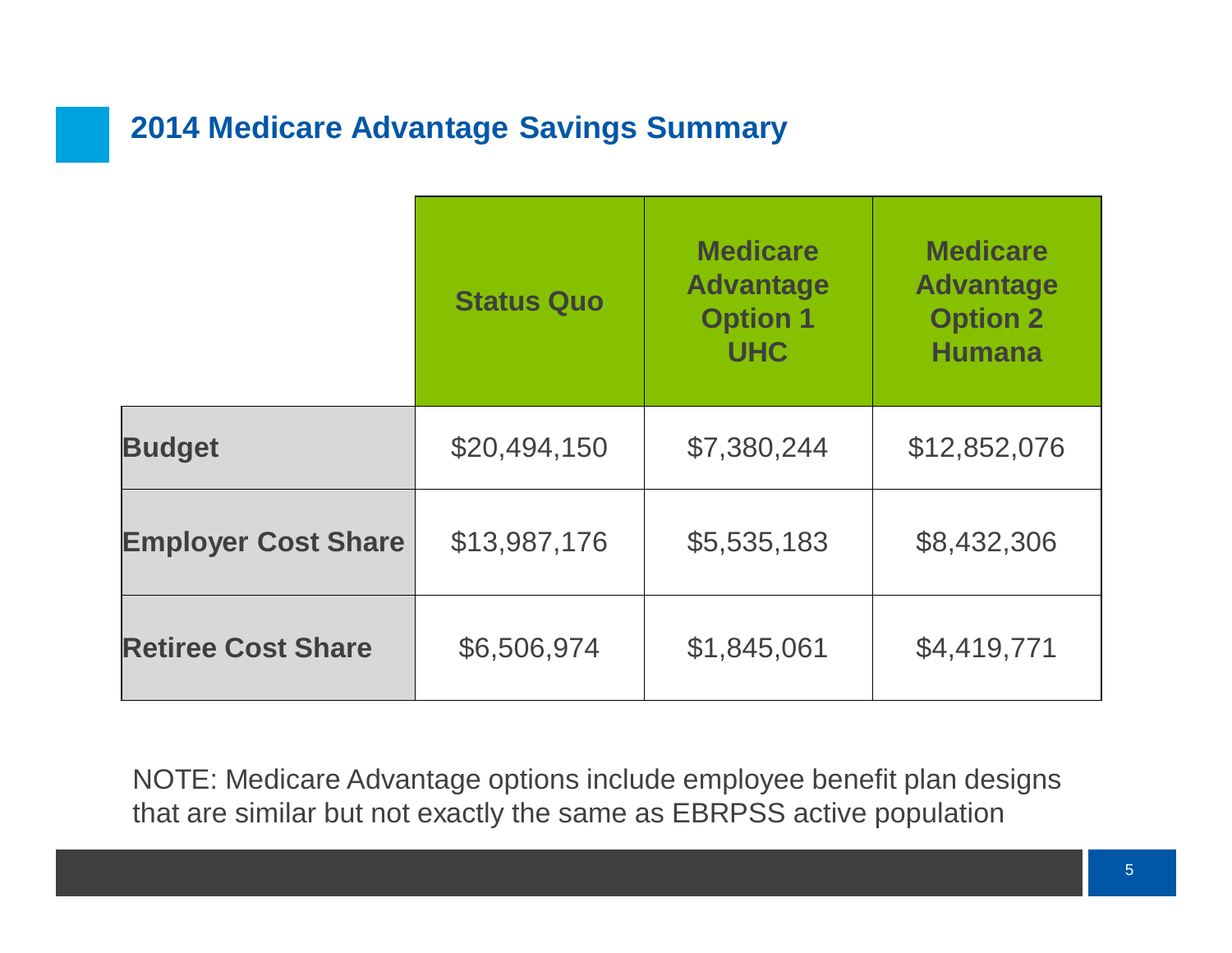# **Scenario 2: 2014 Medicare Advantage "Slice" with EBRPSS Plan**

**Assumes Medicare Advantage will offered as an option**

**NOTE: Slice Option will probably result in adverse selection, with higher cost, sicker claimants remaining on current plan**

**United Healthcare only shown in exhibits. To date, Humana has not yet confirmed rates as a "slice" option.**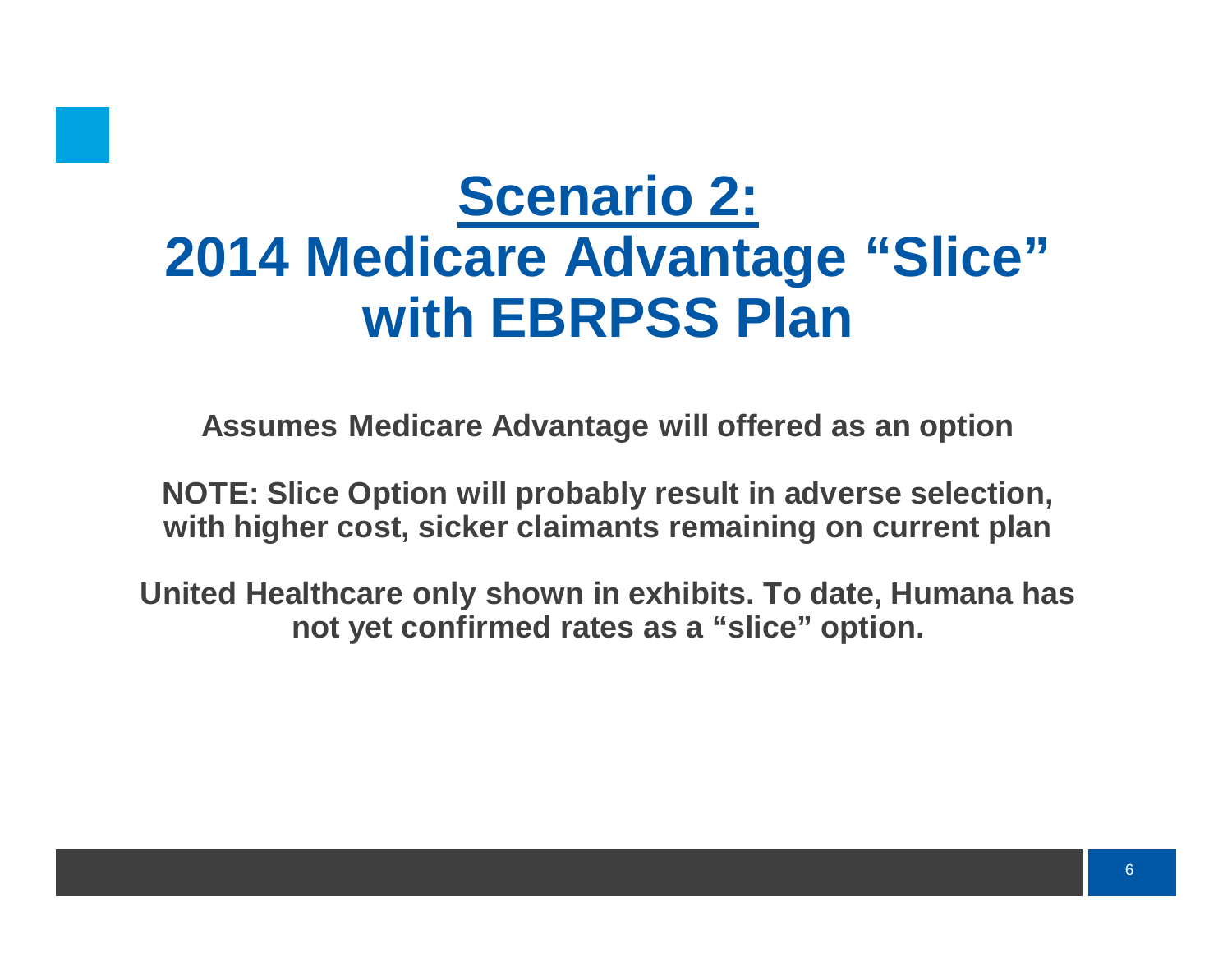#### **Medicare Eligible Retiree: 2014 Proposed Rates- Current Plan**

|                    |                         | EЕ<br><b>Contribution Contribution</b> | <b>ER</b> | <b>Total Premium</b> |
|--------------------|-------------------------|----------------------------------------|-----------|----------------------|
| <b>Buy-Up Plan</b> | <b>Retiree Only</b>     | \$429.70                               | \$129.53  | \$559.23             |
|                    | <b>Retiree + Spouse</b> | \$752.82                               | \$259.07  | \$1,011.89           |
|                    |                         |                                        |           |                      |
|                    |                         | EE                                     | <b>ER</b> | <b>Total Premium</b> |
|                    |                         | <b>Contribution Contribution</b>       |           |                      |
| <b>Core Plan</b>   | <b>Retiree Only</b>     | \$355.72                               | \$129.53  | \$485.25             |

**Medicare Eligible Retiree: 2014 Proposed Rate- Medicare Advantage Quotes Copay Plan Option**

|                                   |                         | EЕ<br><b>Contribution Contribution</b> | ER       | <b>Total Premium</b> |
|-----------------------------------|-------------------------|----------------------------------------|----------|----------------------|
| <b>Option 1:</b><br><b>United</b> | <b>Retiree Only</b>     | \$43.18                                | \$129.53 | \$172.71             |
|                                   | <b>Retiree + Spouse</b> | \$86.35                                | \$259.07 | \$345.42             |
| <b>Healthcare</b>                 |                         |                                        |          |                      |

NOTE: UHC requires a minimum of 75% contribution by the employer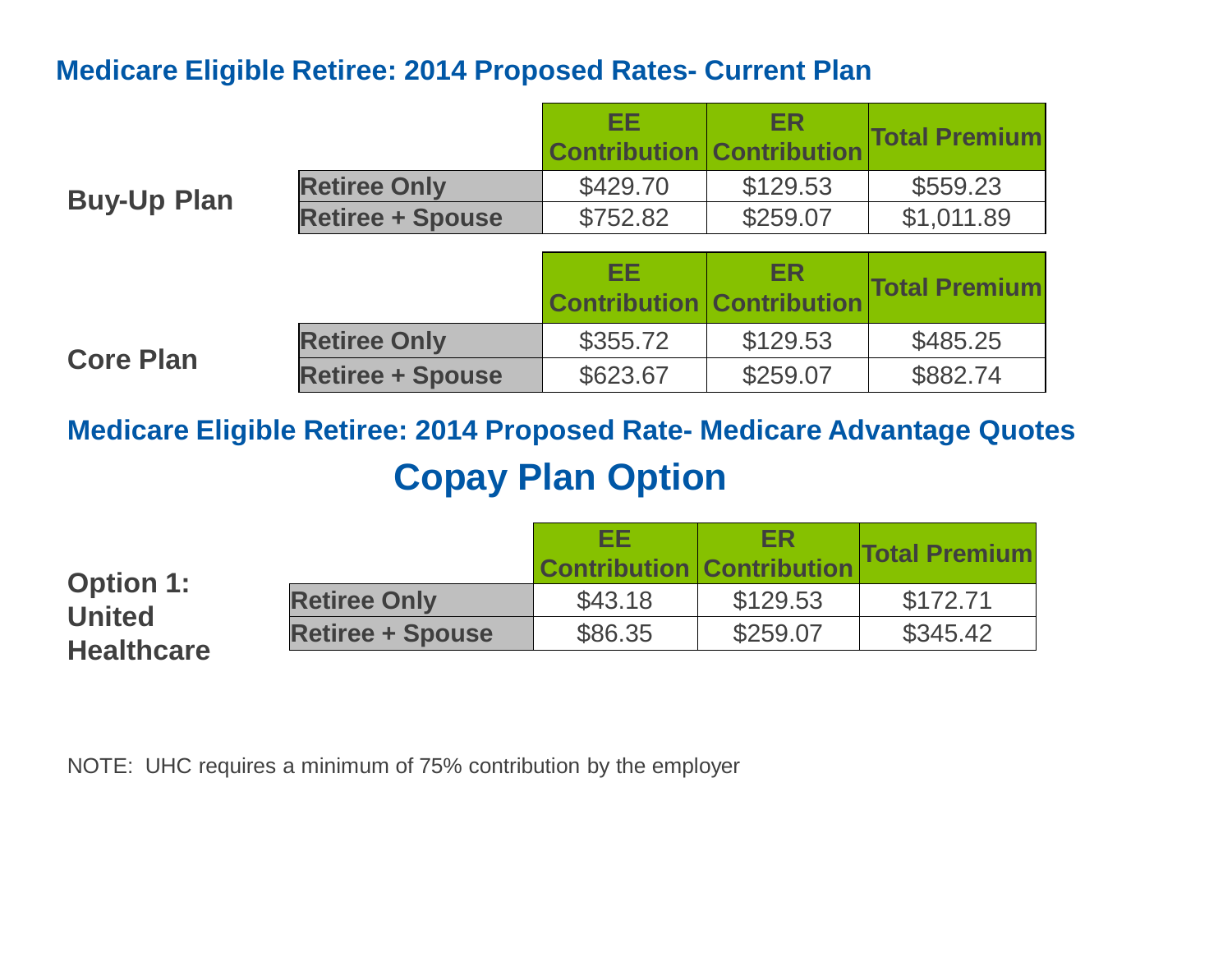## **2014 Medicare Advantage Savings Summary**

| <b>UHC: Copay Plan</b><br><b>Option</b> | <b>Status Quo</b> | <b>Slice Option:</b><br><b>UHC with Copays</b> |
|-----------------------------------------|-------------------|------------------------------------------------|
| <b>Budget</b>                           | \$20,494,150      | \$13,937,197                                   |
| <b>Employer Cost Share</b>              | \$13,987,176      | \$5,535,158                                    |
| <b>Retiree Cost Share</b>               | \$6,506,974       | \$8,402,039                                    |

Assumes 50% of retirees will move to MA Plan and 50% will stay on BCBS Plan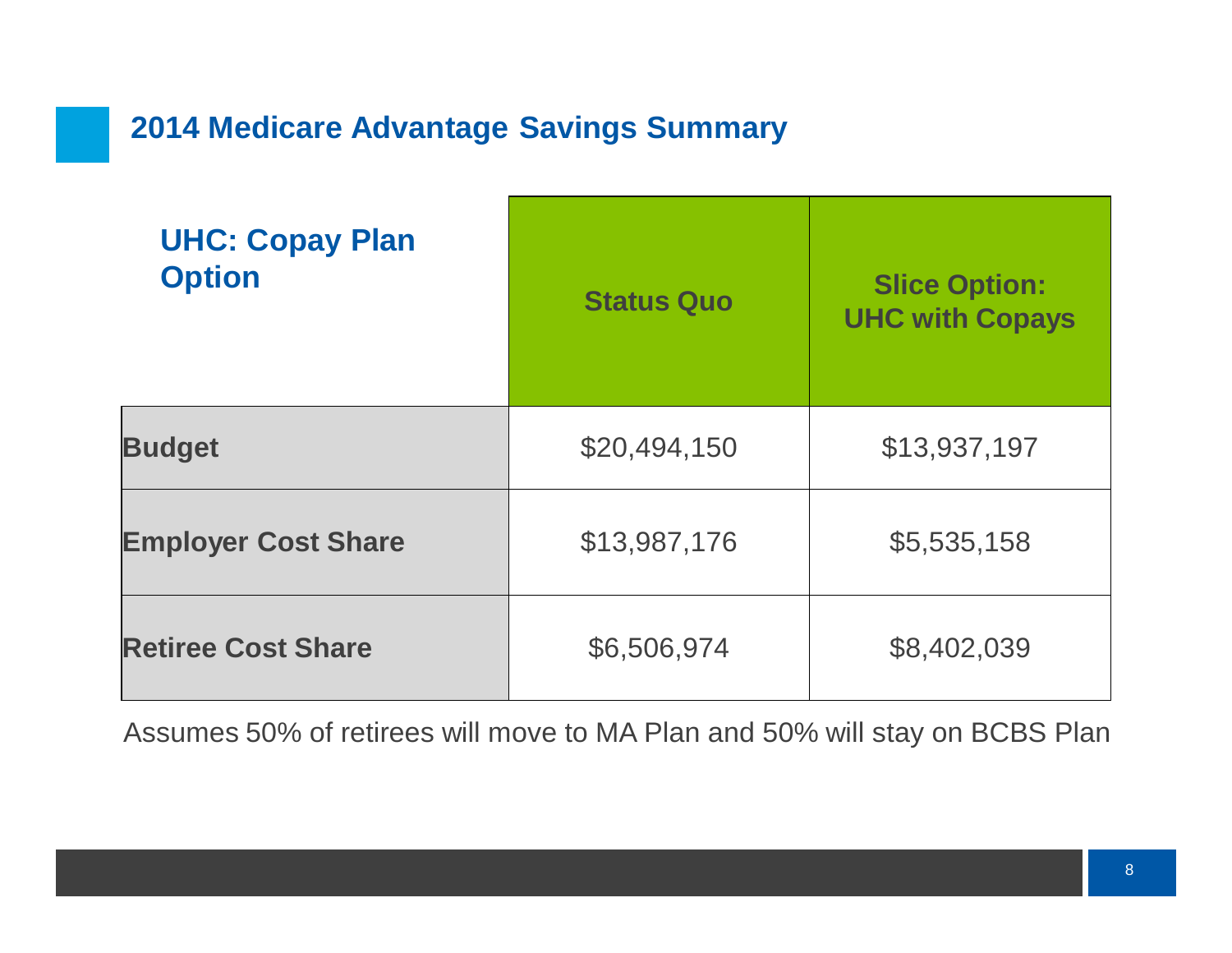### **Medicare Eligible Retiree: 2014 Proposed Rates- Current Plan**

|                    |                         | EЕ<br><b>Contribution Contribution</b> | <b>ER</b> | <b>Total Premium</b> |
|--------------------|-------------------------|----------------------------------------|-----------|----------------------|
| <b>Buy-Up Plan</b> | <b>Retiree Only</b>     | \$388.23                               | \$171.00  | \$559.23             |
|                    | <b>Retiree + Spouse</b> | \$669.89                               | \$342.00  | \$1,011.89           |
|                    |                         |                                        |           |                      |
|                    |                         | EE<br><b>Contribution Contribution</b> | ER.       | <b>Total Premium</b> |
|                    |                         |                                        |           |                      |
| <b>Core Plan</b>   | <b>Retiree Only</b>     | \$314.25                               | \$171.00  | \$485.25             |

**Medicare Eligible Retiree: 2014 Proposed Rate- Medicare Advantage Quotes No Copay Plan Option**

|                                    |                         | EЕ<br><b>Contribution Contribution</b> | ER       | <b>Total Premium</b> |
|------------------------------------|-------------------------|----------------------------------------|----------|----------------------|
| <b>Option 1:</b>                   | <b>Retiree Only</b>     | \$57.00                                | \$171.00 | \$228.00             |
| <b>United</b><br><b>Healthcare</b> | <b>Retiree + Spouse</b> | \$114.00                               | \$342.00 | \$456.00             |
|                                    |                         |                                        |          |                      |

NOTE: UHC requires a minimum of 75% contribution by the employer